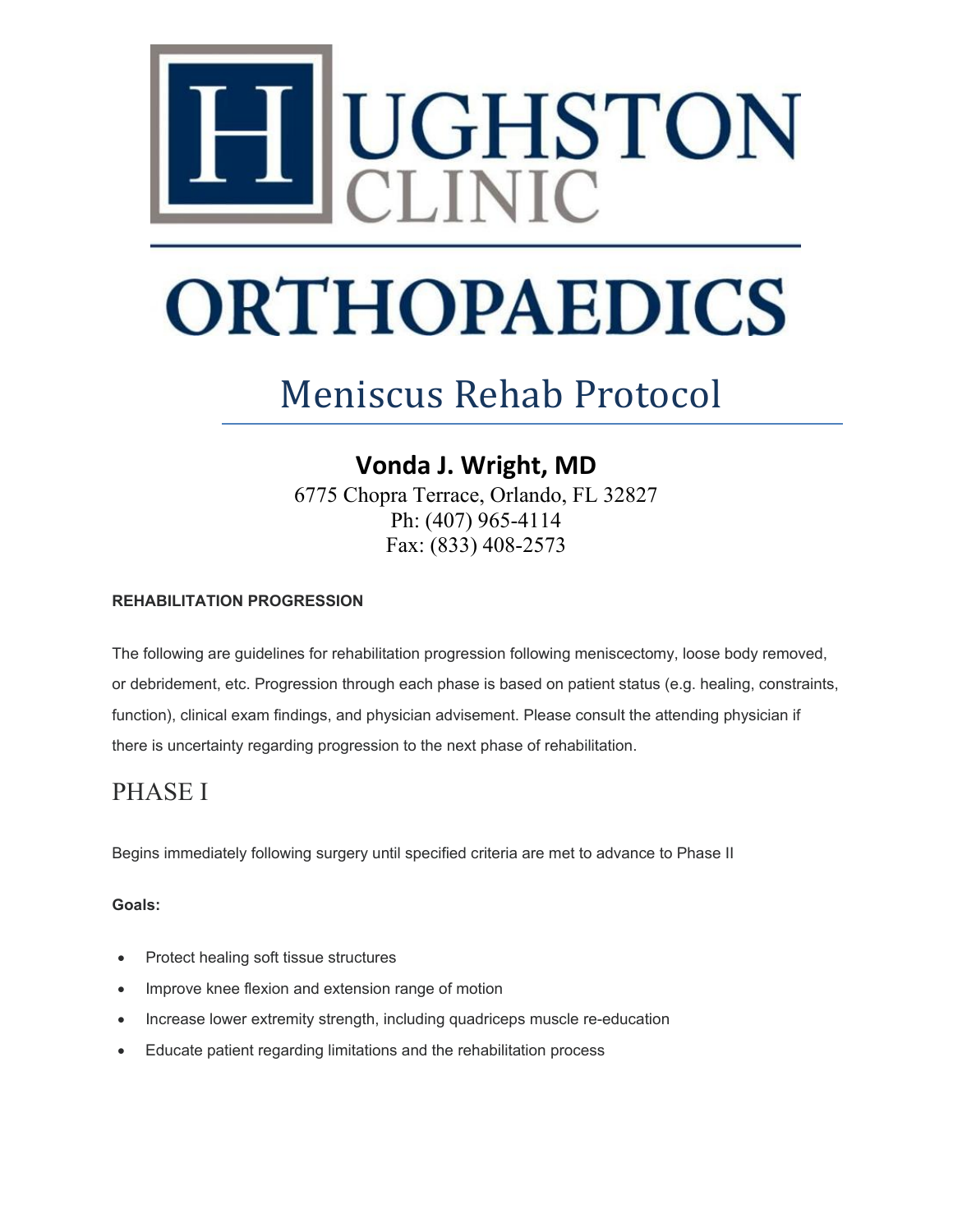# UGHSTON<br>CLINIC

# **ORTHOPAEDICS**

#### **Weight-Bearing Status:**

• Weight bearing as tolerated. Two crutches progresses to discontinue crutches as swelling and quad status dictates

#### **Therapeutic Exercises:**

- Quad sets and isometric adduction with biofeedback for VMO (if necessary)
- Heel slides (AAROM)
- Ankle pumps
- Non-weight bearing gastric/soles, hamstring stretches
- SLR in flexion, abduction, adduction and extension
- Functional electrical stimulation may be used for trace too poor quad contraction
- Hamstring and calf stretching
- May begin aquatic therapy at 2 weeks once incisions heal well with emphasis on normalization of gait
- Stationary bike when patient has sufficient knee flexion. Can start partial revolution to recover motion if patient does not have sufficient knee flexion

### PHASE II

Begin phase II once the following criteria are met:

#### **Criteria for advancement to Phase II:**

• No quad lag during SLR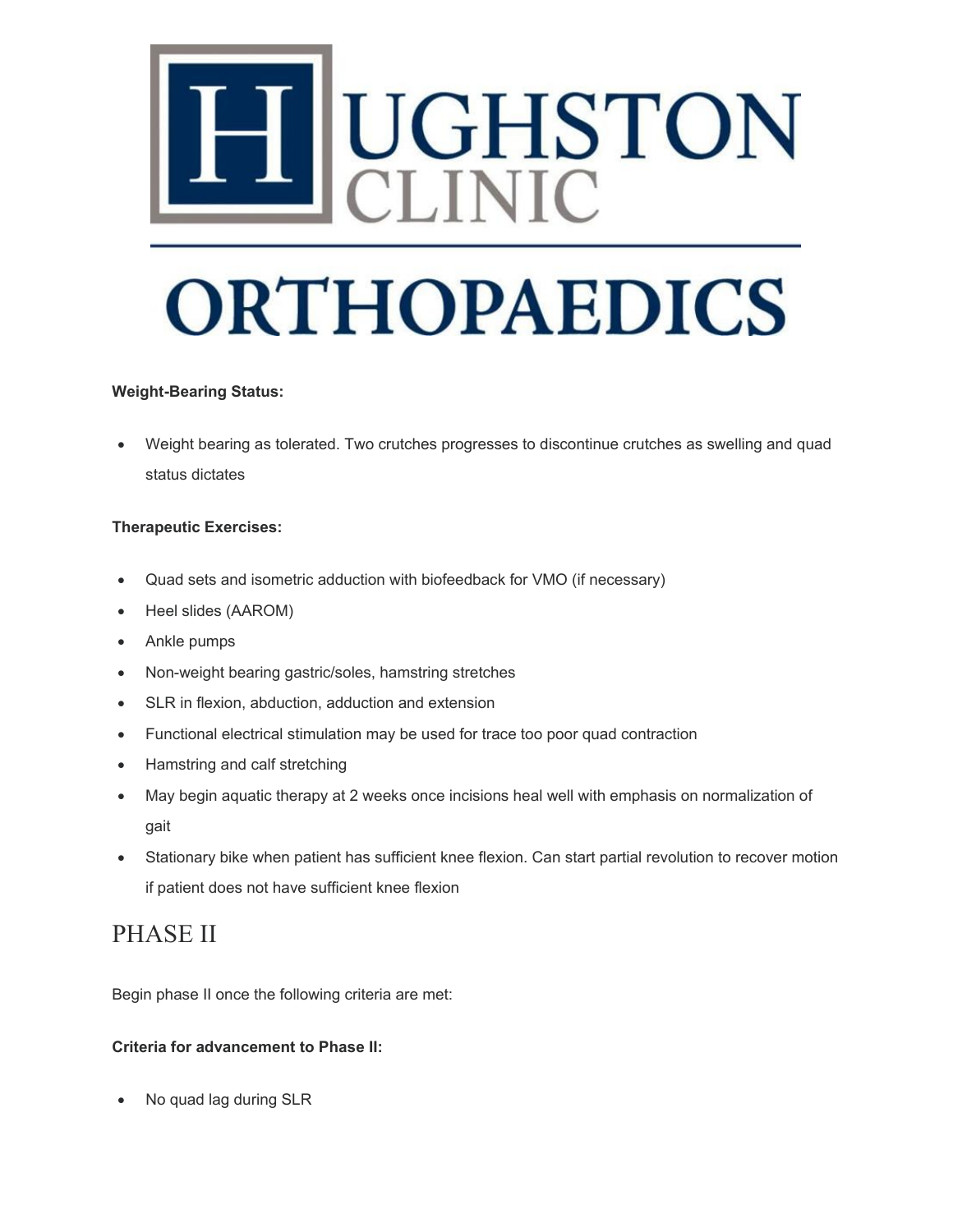# UGHSTON

## **ORTHOPAEDICS**

- Approximately 90º of active knee flexion
- Full active knee extension
- No signs of active inflammation

#### **Goals:**

- Increase range of flexion
- Increase lower extremity strength and flexibility
- Restore normal gait
- Improve balance and proprioception

#### **Weight-Bearing Status:**

- May begin ambulation without crutches if the following criteria are met:
- No extension lag with SLR
- Full active knee extension
- Knee flexion of 90-100º
- Non-antalgic gait pattern (may ambulate with one crutch or a cane to normalize gait before ambulating without assistive device)

#### **Therapeutic Exercises:**

- Wall slides from 0-45° of knee flexion, progressing to mini squats
- 4-way hip for flexion, extension, abduction and adduction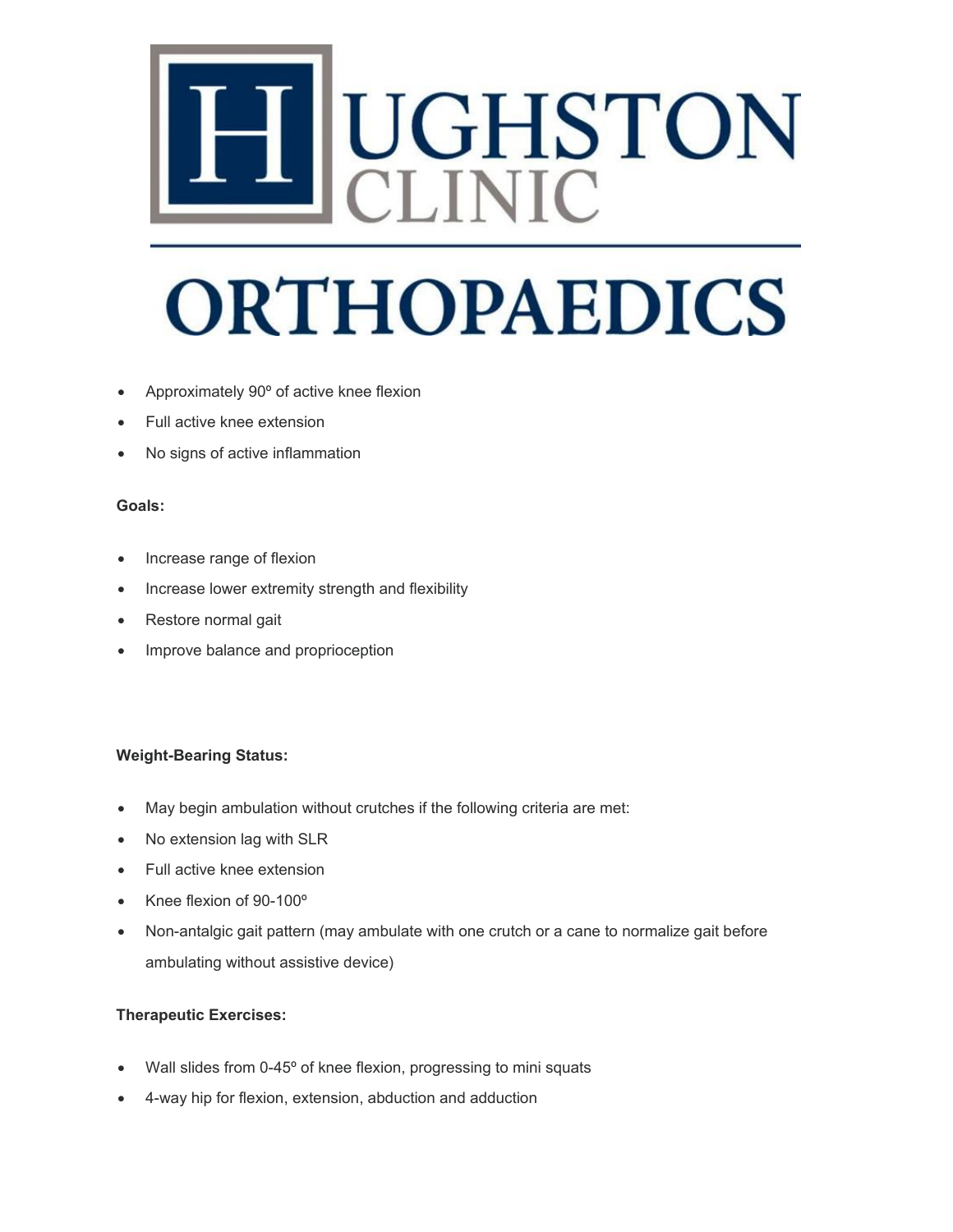# UGHSTON<br>CLINIC

## **ORTHOPAEDICS**

- Closed kinetic chain terminal knee extension with resistive tubing or weight machine
- Calf raises
- Balance and proprioceptive activities (including single leg stance, KAT and BAPS)
- Treadmill walking with emphasis on normalization of gait pattern
- ITB and hip flexor stretching, as necessary

### PHASE III

Begins approximately once the following criteria are met:

#### **Criteria for advancement to Phase III:**

- Normal gait
- Full flexion of involved knee or within 10º difference from uninvolved knee
- Good quadriceps strength
- Good dynamic control with no patellofemoral complaints
- Clearance by physician to begin more concentrated closed kinetic chainprogression

#### **Goals:**

- Restore any residual loss of range of motion
- Continue improving quadriceps strength
- Improve functional strength and proprioception

#### **Therapeutic Exercises:**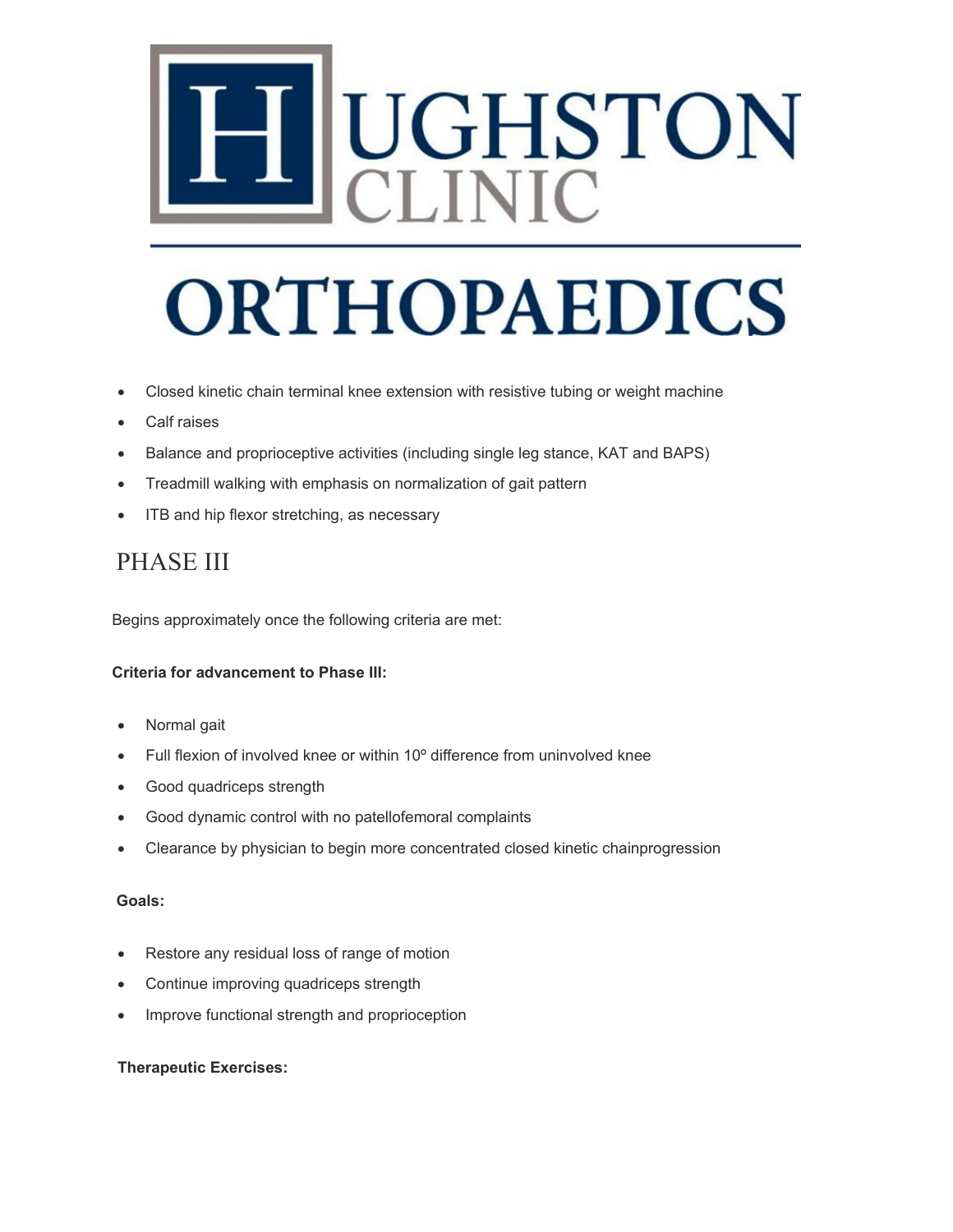# UGHSTON<br>CLINIC

# **ORTHOPAEDICS**

- Quadriceps stretching
- Hamstring curl
- Leg press from 0-45° knee flexion
- Closed kinetic chain progression
- Abduction on 4-way hip
- **Stairmaster**
- Nordic Track
- Jogging in pool with wet vest or belt

### PHASE IV:

Begins once criteria are met and extends until patient has returned to work or desired activity

#### **Criteria for advancement to Phase IV:**

- Release by physician to resume full or partial activity
- No patellofemoral or soft tissue complaints
- Necessary joint range of motion, muscle strength and endurance, and
- proprioception safely return to work or athletic participation

#### **Goals:**

- Continue improvements in quadriceps strength
- Improve functional strength and proprioception
- Return to appropriate activity level